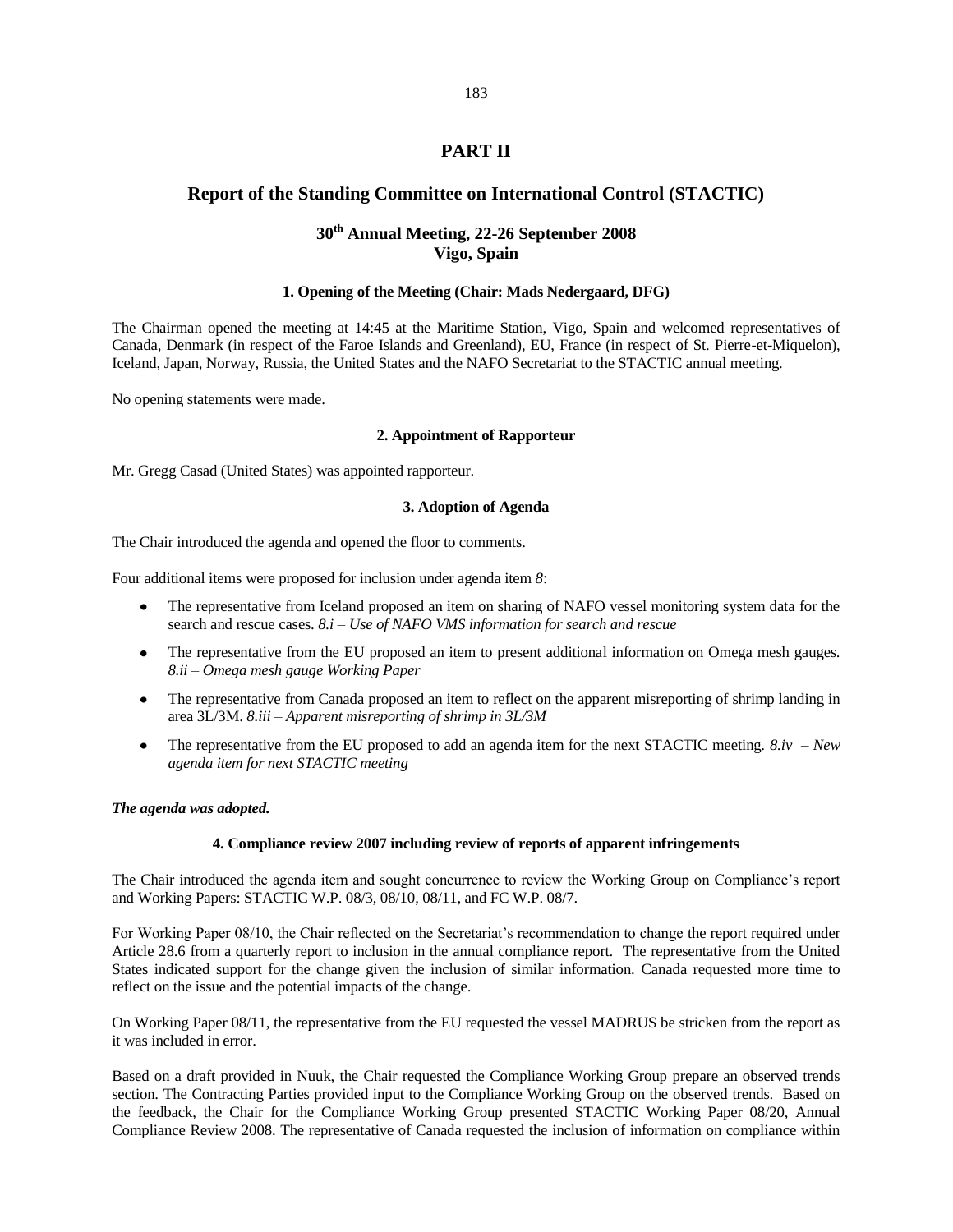the shrimp fishery in NAFO Area 3L/3M. The representative of the EU expressed reservation, because the information in the report does not support concerns over compliance within the shrimp fishery. On the issue of VME"s, the Compliance Working Group suggested that this should eventually be included in the compliance review, but indicated that this may be premature at present as there was still a need for establish criteria. The Chair recommended Compliance Working Group consider other issues such as inclusion of an analysis of fishing effort in future reports. The Chair expressed concern about the timely submission of Contracting Party inspection and observer reports. STACTIC adopted the Working Paper by consensus for presentation to the Fisheries Committee.

## *It was agreed to adopt and submit STACTIC Working Paper 08/20, Rev 2 to the Fisheries Commission. The agenda item was closed.*

## **5. Review of current IUU list pursuant to NAFO CEM Article 52.3**

The Chair opened agenda item 5 and offered STACTIC Working Paper 08/12 for discussion. STACTIC reviewed the paper and agreed with the addition of four new vessels from the NEAFC IUU vessel list to Table 1 and the removal of three vessels from Table 2. Additionally, STACTIC reviewed the procedures for removal of the POLESTAR from the IUU list upon receipt of NEAFC"s removal of the vessel from their IUU list as captured in Article 52.8.

Building on the proposal captured in STACTIC Working Paper 07/32 and 08/9, STACTIC discussed the Norwegian proposal to include the IUU-listed vessels from CCAMLR and SEAFO into NAFO"s IUU vessel list. The representative of the United States reiterated their concerns that inclusion based on the IUU vessel list from RFMOs with little or no interaction with NAFO fisheries is not consistent with the Convention's current scope; however, the representative from the United States indicated that the revised Convention text would probably allow for such an action. The representative of the EU noted that any inclusions should consist solely of vessels on a RFMO"s final versus interim vessel lists.

Based on the above comment and a review of the responses from CCAMLR and SEAFO to the Secretariat, the Chair recommended deferring the item to allow CCAMLR and SEAFO to determine if they adopt reciprocal agreements and requested the Secretariat track developments of an IUU vessel list within SEAFO.

## *The item was deferred pending ratification of the new Convention. The agenda item was closed.*

#### **6. Port State Control Scheme**

The Chair introduced the agenda item and requested comments on the Port State Control proposal, STACTIC Working Paper 08/1. Building on the discussions from the July 2008 intersessional meeting, STACTIC engaged in substantial deliberations regarding the scope of the proposal and key issues such as limiting the scope to other Contracting Party fishing vessels, notification timeframes and inspection level coverage not to conflict with recovery plan inspection requirements. The representative of the EU provided editorial comments to the PSC forms to reflect changes within the Working Paper. The representative of the United States agreed, with concurrence from representatives of Canada, EU, Iceland, and Norway, to provide revised text to STACTIC for the section to incorporate the members' comments. STACTIC has completed review of the Working Paper 08/1, as captured in revision 4. The EU recommended the proposal undergo a review by the Secretariat and the Chair and in coordination with NEAFC. The Chair, supported by Iceland, Norway, and United States, recommended the proposal be forwarded to the Fisheries Commission for adoption.

## *It was agreed to adopt and submit STACTIC Working Paper 08/1, Rev 4 to the Fisheries Commission. The agenda item was closed.*

# **7. Possible Amendments of Conservation and Enforcement Measures**

## **i. Product labeling by species/stock area (Article 22)**

The representative of the EU presented their proposal as captured in STACTIC Working Paper 08/8. The representative of Canada concurs with the first paragraph and offered an amendment to change "respective zones" to "respective stock area." The representative of the EU agreed to the representative of Canada"s comment and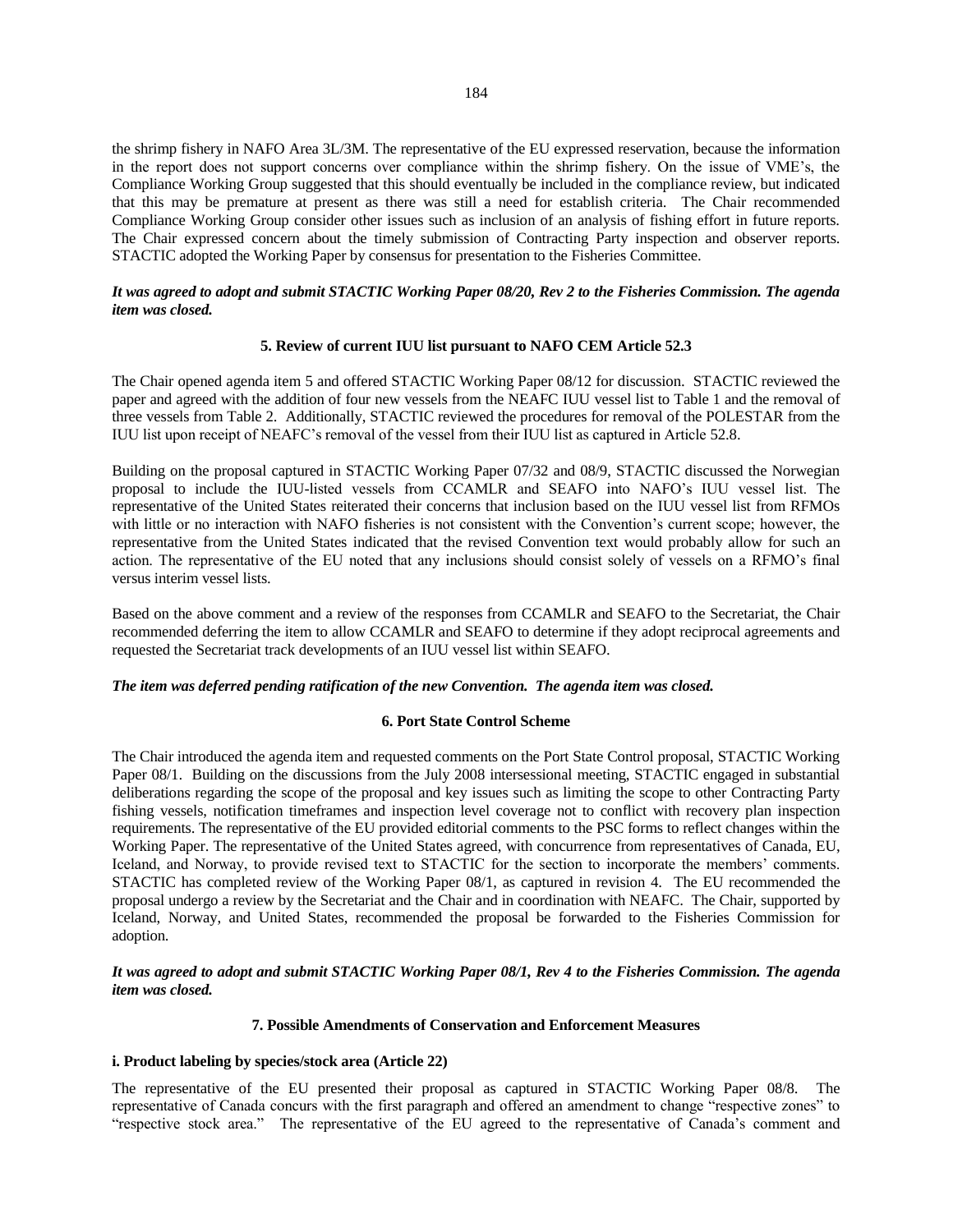recommended the text read, "…shall be marked in accordance with stock area." The representative of Canada captured the change and the proposal was adopted for submission to the Fisheries Commission.

## *It was agreed to adopt and submit STACTIC Working Paper 08/8 Rev to the Fisheries Commission. This agenda item was closed.*

## **ii. Strengthening ropes, bags, topside chafers**

Based on the input from the representative of the EU at the intersessional, Canada presented their proposal, as captured in STACTIC Working Paper 08/17. Based on Canada"s changes to the proposal since the Nuuk intersessional, the representatives from Denmark (in respect of the Faroe Islands and Greenland) and EU fully support the proposal. The proposal was approved for submission to the Fisheries Commission.

## *It was agreed to adopt and submit STACTIC Working Paper 08/17 to the Fisheries Commission. This agenda item was closed.*

## **iii. Automated COE/COX comparison between NAFO and NEAFC reports**

The Secretariat presented an update to the automated comparison of COE/COX reports, as captured in STACTIC Working Paper 08/13. The representative of Iceland provided an update on their efforts to coordinate with NEAFC. Further discussions within STACTIC should be based on the NEAFC"s upcoming data communication workshop and the production of additional information on the quality of data.

#### *This agenda is deferred to future meetings.*

#### **iv. Record of start/end coordinates for fishing activity**

The representative of Canada presented their revised proposal on start/end coordinates for fishing activity, as captured in STACTIC Working Paper 08/16. The representative of the EU recommended changing the language to capture trial tows versus all tows. STACTIC reviewed the revised text and the Working Paper was adopted for submission to the Fisheries Commission.

## *It was agreed to adopt and submit STACTIC Working Paper 08/16 Rev to the Fisheries Commission.. This agenda item was closed.*

#### **v. Vessel Monitoring System (Article 25.1)**

Building on previous discussions of STACTIC Working Paper 08/7, Canada presented their revised proposal as captured in STACTIC Working Paper 08/18. STACTIC noted support for Canada"s proposal to change the reporting interval from two to one hour and include the course and speed information.

## *It was agreed to adopt and submit STACTIC Working Paper 08/18 to the Fisheries Commission. This agenda item was closed.*

#### **vi. Clarification of Article 12.1.e (Gear Requirements) and Annex I.A (Quota Table)**

Based on discussions prior to STACTIC"s meeting, the representative of Denmark (in respect of the Faroe Islands and Greenland) withdrew this agenda item from consideration.

#### *This agenda item was closed.*

## **vii. Inconsistency of Language in NAFO CEM Articles 14 and 15**

Based on the discussions from the July intersessional meeting, the United States presented their proposal on the definition of bottom fishing gear or bottom fishing activity, as captured in STACTIC Working Paper 08/15. Norway asked if the use of the term "activity" extends to additional gear types beyond trawl. Japan recommended utilizing the term bottom contact gear. Canada indicated support for either activity or gear. Norway indicated that as currently proposed the definition would need to be included in Article 2. Denmark (in respect of the Faroe Islands and Greenland) and EU support the United States proposal.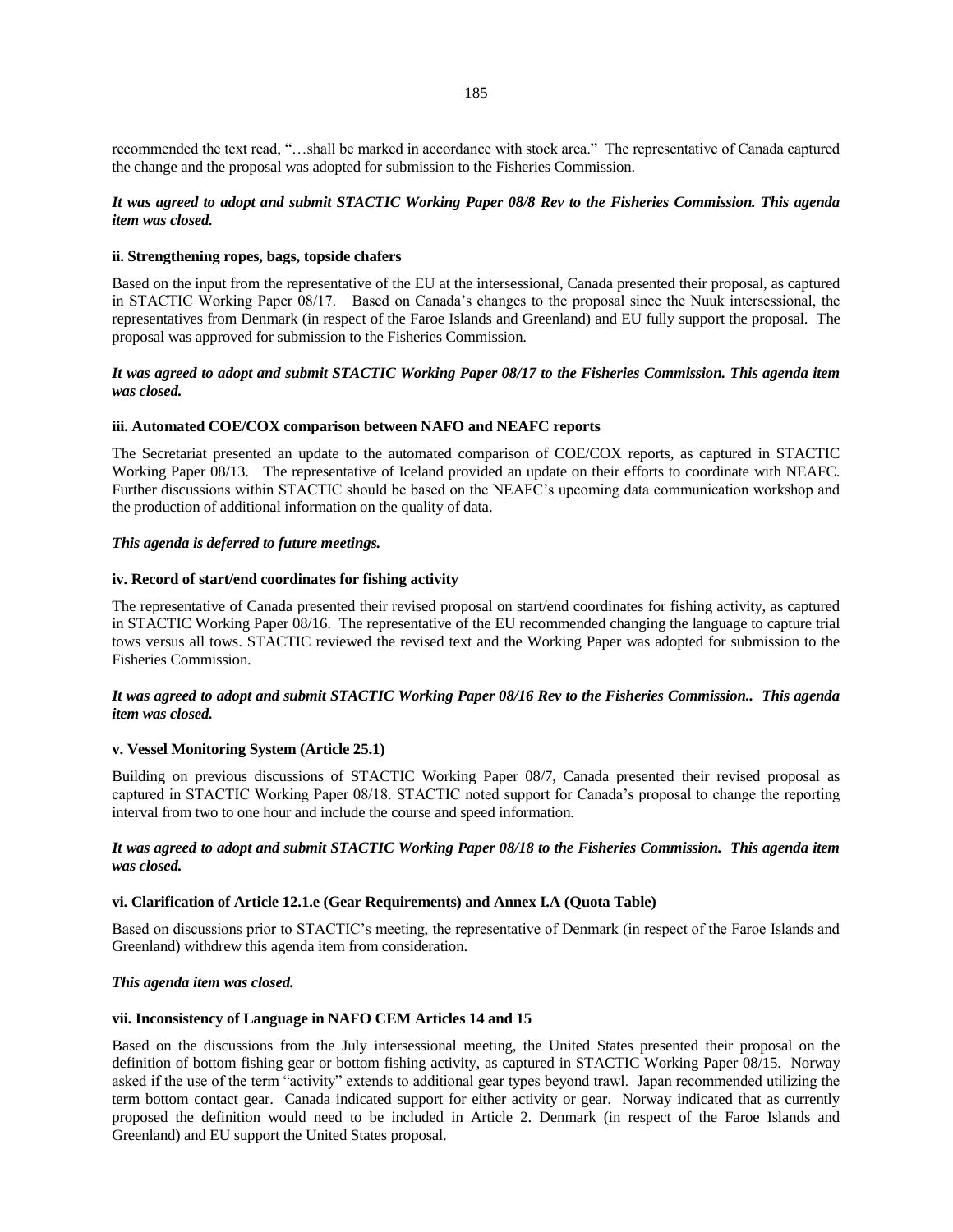## *It was agreed to adopt and submit STACTIC Working Paper 08/15 to the Fisheries Commission. This agenda item was closed.*

#### **viii. Editorial Changes to the CEM.**

The NAFO Secretariat presented STACTIC Working Paper 08/14. The representative of Canada thanked Secretariat for their efforts and recognized the need for review of the measures. EU, joined by Denmark (in respect of the Faroe Islands and Greenland), extended their appreciation to the Secretariat for the efforts to provide this Working Paper. Both Parties foresee some issues of taking the efforts and implementing them in regulations. Additionally, the representative of the EU indicated there could be translation problems. The Chair requested the Contracting Parties reflect on the proposal for additional discussion at a future STACTIC meeting.

#### *The agenda item was deferred for additional discussion at the next STACTIC intersessional meeting.*

## **8. Other matters**

#### **i. Use of NAFO VMS information for search and rescue**

The representative from Iceland provided a review of a joint Iceland/United States search and rescue operations. As part of the exercise, Iceland identified a question about NAFO"s authority to release VMS information for the purpose of search and rescue operations. The representative of France (in respect of St. Pierre-et-Miquelon) indicated the impending adoption of requirement for inclusion of AIS systems onboard their fishing vessels. The representative from Iceland noted that AIS is effective within line of sight coverage, but VMS is valuable to locate vessels in remote locations. The representative of the United States commented that a regulatory process exists in the United States for the use of VMS for search and rescue purposes, and perhaps a provision could be added to Article 25 to allow for the use of VMS information for search and rescue purpose, consistent with privacy and confidentially requirements. The representative from Canada noted they have a similar regime to the United States and search and rescue has access to VMS data. The general STACTIC consensus was that the release of NAFO VMS data to Contracting Parties in search and rescue cases would be consistent with current confidentiality provisions of NAFO. Iceland, in coordination with Canada and the United States, agreed to prepare a proposal to clarify this position in the CEM for consideration at the next STACTIC meeting.

#### *The agenda item was deferred to the next STACTIC meeting.*

## **ii. Omega mesh gauge Working Paper**

The representative of the EU presented STACTIC Working Paper 08/19 on the Omega mesh gauge. The EU requested parties to reflect on the principles and value of adopting the Omega mesh gauge as the standard for inspection. The representative of Canada expressed their appreciation to the EU for providing the information and identified the need to review the information, understand the operating parameters, and the logistics of procuring the gauges. The EU provided information to address Denmark"s (in respect of the Faroe Islands and Greenland) request for additional information on the operational testing in the Northern Atlantic and environmental range of the gauge. The Chair expressed a concern over the use of different mesh gauges in different jurisdictions.

## *The agenda item was deferred to allow Contracting Parties to review the document and revisit the Working Paper at a future meeting.*

#### **iii. Apparent misreporting of shrimp in 3L/3M**

Building on a Canadian presentation at the intersessional meeting in Nuuk, the representative of Canada provided a synopsis of concerns regarding apparent misreporting in 3L/3M. Canada deferred presentation of a proposal to allow the Fisheries Commission to address the issue of shrimp catch within area 3L.

## *This agenda item was deferred for additional discussion at a future STACTIC meeting.*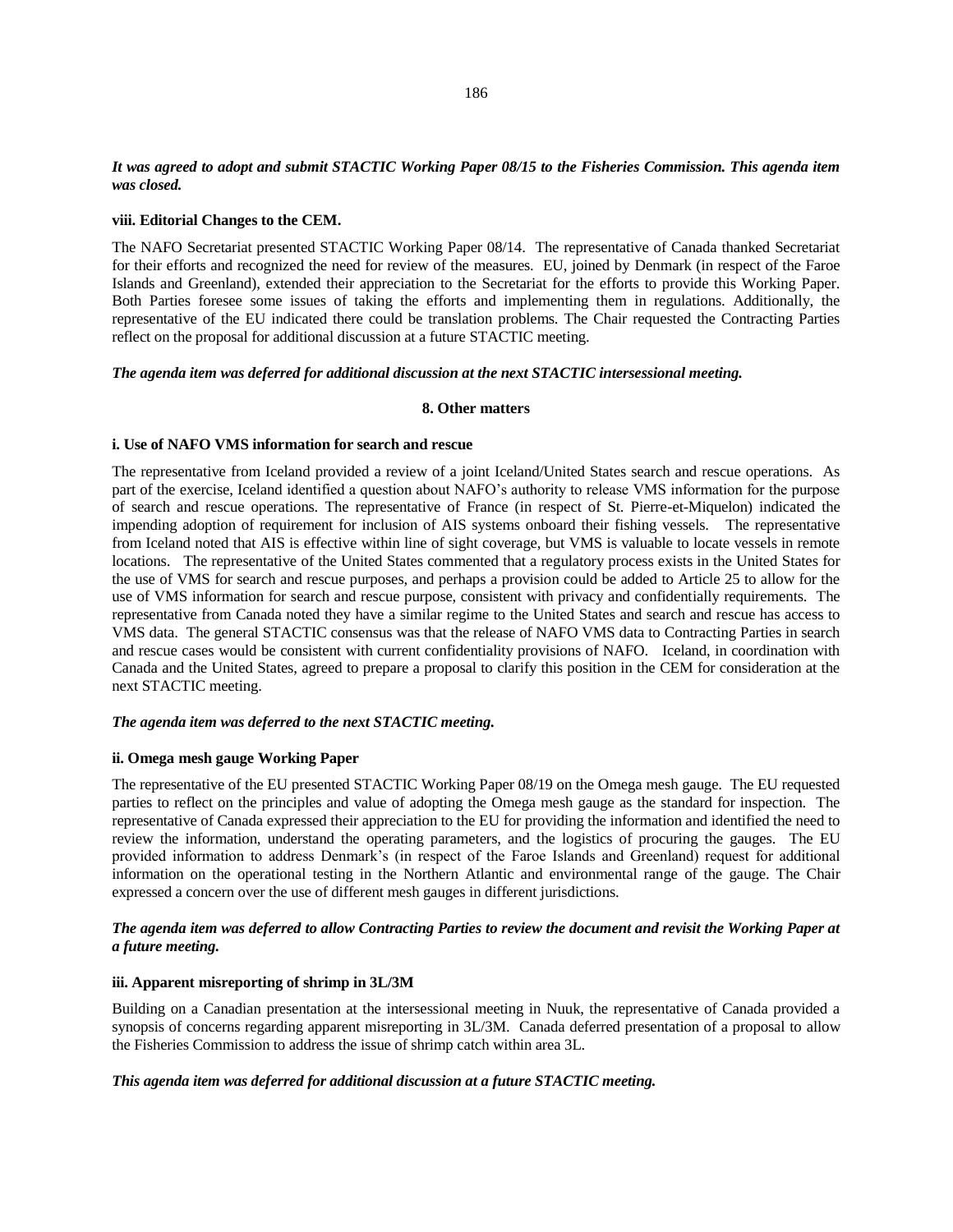### 187

## *iv. New agenda item for next STACTIC meeting*

STACTIC agreed that during the next meeting a broad discussion should be undertaken on the Conservation and Enforcement Measures to determine, based on the trends, what compliance objectives NAFO should be focusing on and how they could be achieved in the most cost effective and efficient manner.

# *This agenda item was agreed to and deferred to the next STACTIC meeting.*

## **9. Time and Place of next meeting**

France (in respect of St. Pierre-et-Miquelon) offered to host the next STACTIC intersessional meeting, time and venue to be determined.

## **10. Adoption of Report**

The report was adopted by the representatives.

## **11. Adjournment**

The meeting adjourned at 13:30 on Thursday, September 25, 2008.